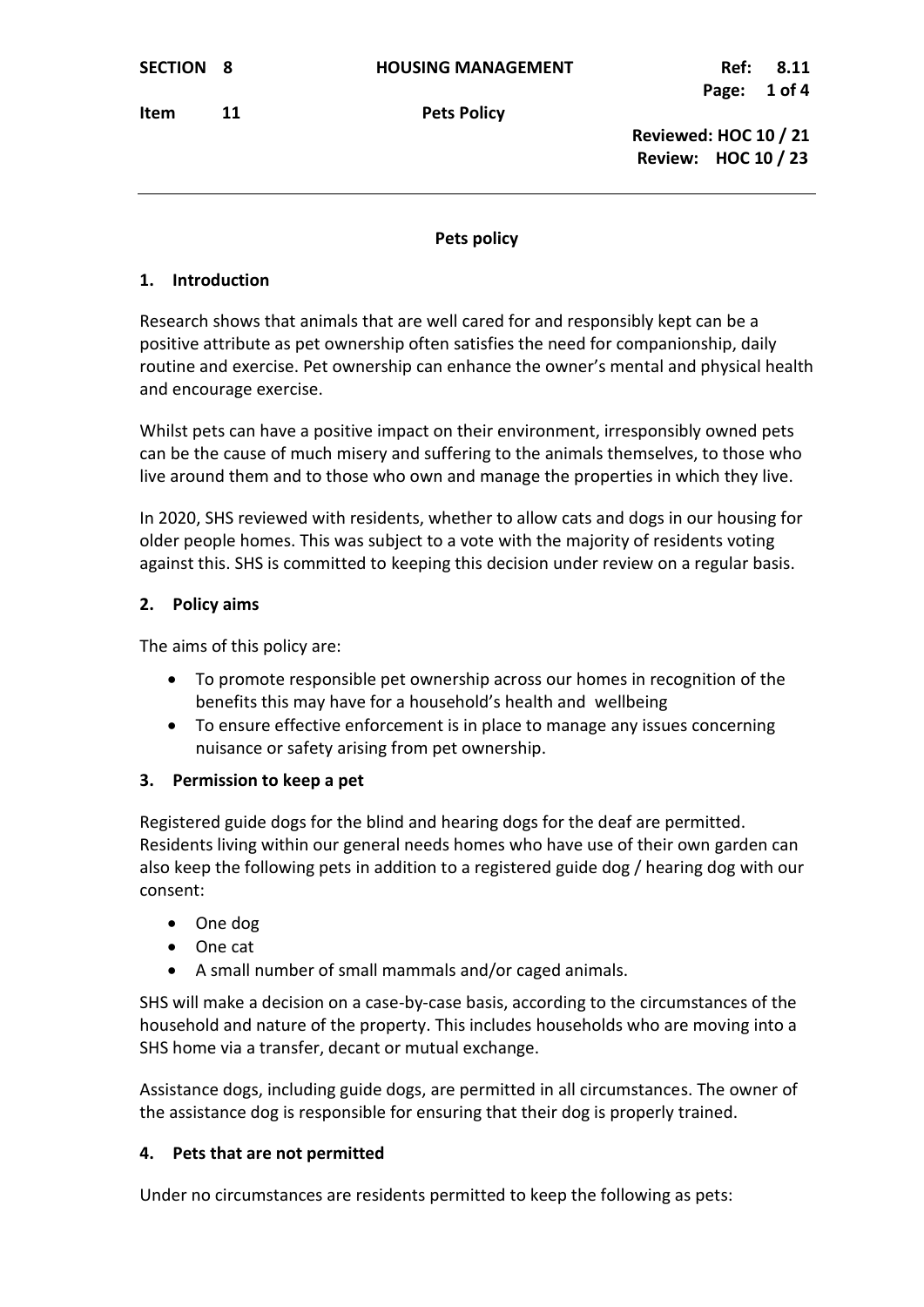**Reviewed: HOC 10 / 21 Review: HOC 10 / 23**

- Animals listed under the Dangerous Wild Animals Act 1976 (including large mammals, carnivores, larger or venomous reptiles, dangerous spiders and scorpions)
- Any endangered species
- Any hybrid between a domestic and a wild animal
- Bees
- Dogs listed under the Dangerous Dogs Act 1991 (i.e. Pit Bull Terrier, Japanese Tosa, Dogo Argentino, or Fila Braziliero)
- Guard dogs
- Livestock (including poultry, horses, sheep etc).

We retain the right to withdraw permission to keep a pet where the pet has caused nuisance or we believe the owner to be showing signs of animal cruelty or neglect.

#### **5. Responsibilities for pet owners**

We expect all pet owners to behave responsibly by upholding the following standards:

- All pets must be kept in proper care, including a proper diet; protection from pain, suffering, injury or disease; the ability to exhibit normal behaviour patterns and a suitable environment to live with or apart from other animals; and are not left unattended for a significant amount of time
- All pets must be kept under proper control and not cause a nuisance to other households. This includes dogs being kept on a lead in communal areas, not entering play areas and being under control when SHS employees or contractors attend a property
- No fouling in communal areas. Where fouling has occurred, the responsible owners must clean up immediately
- Owners must actively seek to prevent unpleasant odours being emitted from their property due to their pet(s)
- Animals must not damage any SHS property, including communal parts of the building and neighbouring properties. Owners may be recharged for any repairs which are needed as a result of such damage
- All dogs over the age of eight weeks must be microchipped and wear a collar and tag in public
- Animals must not be kept for the purposes of breeding or sale
- Owners must not hoard animals in their property
- Owners must have suitable arrangements in place for looking after their pet during prolonged periods of absence
- Cat or dog flaps must not be installed without our prior consent as these can compromise the fire safety of a property
- Dead pets must be buried or disposed of in a responsible and safe manner.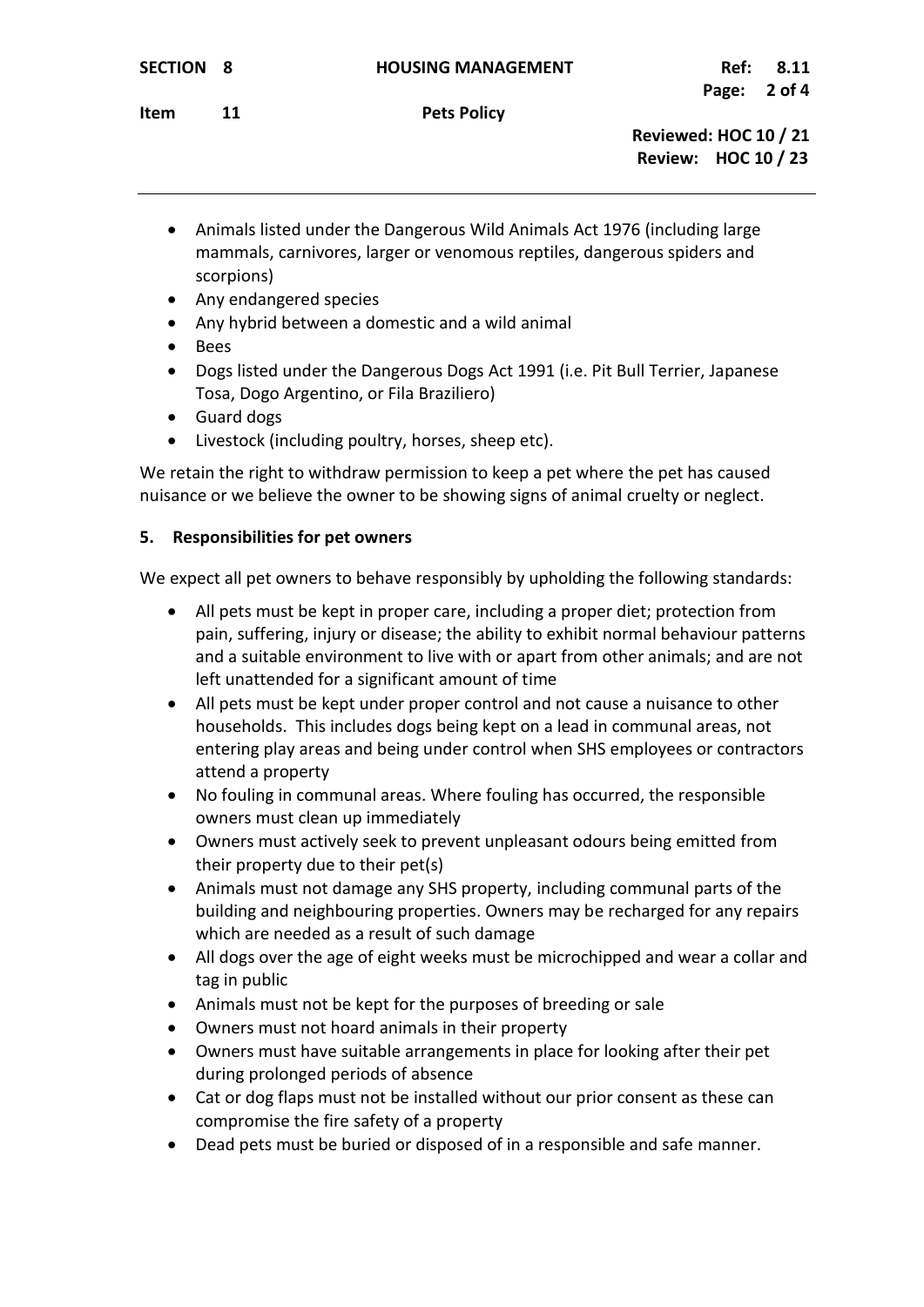**Item** 11 Pets Policy

 **Reviewed: HOC 10 / 21 Review: HOC 10 / 23**

### **6. Nuisance from animals / pets**

We will work with residents to address any pet-related issues; this may include referrals to specialist animal welfare organisations for information, advice and guidance.

Where a pet owner fails to engage with us to address any concerns, or if the level of nuisance, cruelty or neglect is significant, we will take more serious action. This may include making a referral to the local authority and / or police, demanding the rehoming of the animal, or in some cases seeking possession of the property. Where a decision has been made to rehome an animal we will allow this to take place within a reasonable timeframe.

We consider nuisance to include (but is not limited to) the following activities:

- Fouling in communal areas
- Excessive noise due to the volume and duration, irrespective of the time of day
- Attacks on people or other animals
- Causing a person to believe they might be injured due to an out-of-control pet
- Failing to keep a dog on a lead in communal areas
- Animal hoarding.

Residents are expected to uphold the same standards for any animals, which are visiting their property.

We will investigate all issues relating to nuisance or anti-social behaviour in line with our Anti-Social Behaviour Policy.

### **7. Pets in our Housing for Older People homes**

Registered guide dogs for the blind and hearing dogs for the deaf are permitted. All other dogs and cats are not permitted in our housing for older people homes. This decision is reviewed approximately every two years with residents to ensure we are upholding the wishes of the majority of residents.

Residents must seek approval from their Community Housing Officer or from the Housing with Care Manager to keep *any* pet. Decisions will be made on a case-by-case basis according to factors such as:

- the resident's capacity to care for the pet
- the nature of arrangements for taking care of the pet in the event of a change of circumstance, such as hospital stay, move to other accommodation or a decline in health or wellbeing
- any potential impact the animal may have on other residents or the environment within the scheme.